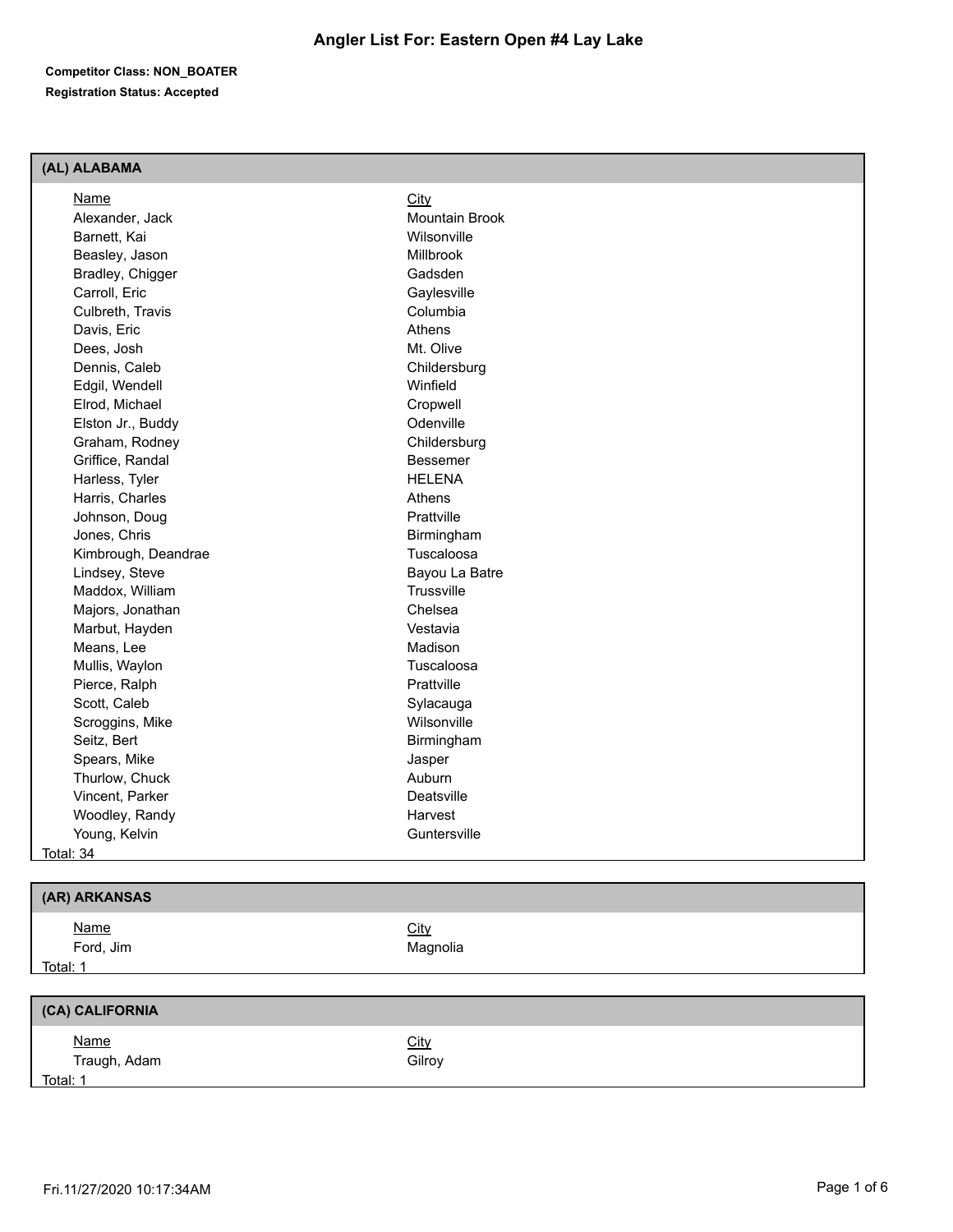#### **Competitor Class: NON\_BOATER Registration Status: Accepted**

# **(FL) FLORIDA**

| Name                   | <b>City</b>          |  |
|------------------------|----------------------|--|
| Barrera, Zack          | Morriston            |  |
| Hatfield, John         | Panama City          |  |
| Hill, Ray              | Lake City            |  |
| Linsinbigler IV, Harry | Dover                |  |
| Morse, Josh            | Apopka               |  |
| Oneill, Liam           | <b>Beverly Hills</b> |  |
| Scharf Sr, Paul        | Tampa                |  |
| Thomas, Justin         | Panama City          |  |
| Wagman, Todd           | Winter Garden        |  |
| Waters, Scott          | Saint Cloud          |  |
| Wisner, Dawson         | Green Cv Spgs        |  |
| Worthy Jr, Jeffrey     | Lakeland             |  |
| Total: 12              |                      |  |

#### **(GA) GEORGIA**

| Name             | <b>City</b>        |  |
|------------------|--------------------|--|
| Anderson, Mike   | Harlem             |  |
| Anderson, Skyler | Harlem             |  |
| Duchaine, Kent   | <b>Fort Gaines</b> |  |
| Eubanks, Joe     | Marietta           |  |
| Godsey, Ryan     | Chickamauga        |  |
| Gunter, Mason    | Newnan             |  |
| Hoff, B-Rad      | <b>Brooks</b>      |  |
| Hunter, Carl     | Snellville         |  |
| Hutcheson, Danny | Roopville          |  |
| Keever, Jeff     | Tignall            |  |
| Knight, Jim      | Newnan             |  |
| Lawson, Jon      | Cartersville       |  |
| Prince, Alex     | <b>Blue Ridge</b>  |  |
| Stahl, Cody      | Griffin            |  |
| Strong, Jeffery  | Sharpsburg         |  |
| Total: 15        |                    |  |

| (IL) ILLINOIS   |             |  |
|-----------------|-------------|--|
| <u>Name</u>     | City        |  |
| Connell, John   | Marion      |  |
| Howard, Yo      | Bolingbrook |  |
| <u>Total: 2</u> |             |  |

| (IN) INDIANA |
|--------------|
|              |

Name City Rothrock, Bailey **Monticello** Rothrock, Brian Monticello Total: 2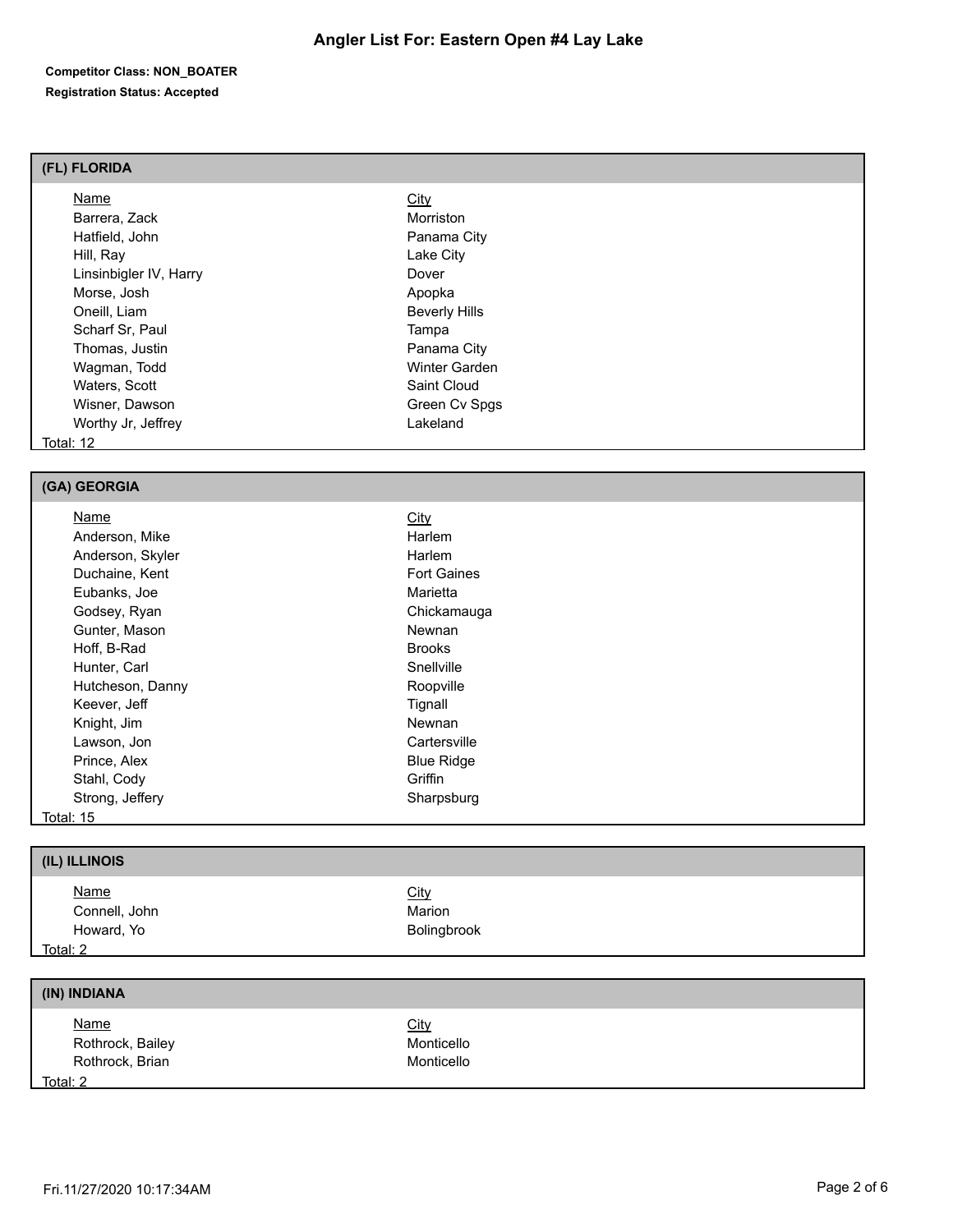## **Competitor Class: NON\_BOATER Registration Status: Accepted**

| (KY) KENTUCKY                                                                                                  |                         |  |
|----------------------------------------------------------------------------------------------------------------|-------------------------|--|
| <b>Name</b><br>Allgeier, Levi                                                                                  | City<br>Bardstown       |  |
| Kellam, Steven                                                                                                 | Dry Ridge               |  |
| Young, Todd                                                                                                    | Perryville              |  |
| Total: 3                                                                                                       |                         |  |
|                                                                                                                |                         |  |
| (MA) MASSACHUSETTS                                                                                             |                         |  |
| <b>Name</b>                                                                                                    | <b>City</b>             |  |
| Schrader, Michael                                                                                              | North Attleboro         |  |
|                                                                                                                |                         |  |
| (MI) MICHIGAN                                                                                                  |                         |  |
|                                                                                                                |                         |  |
| <b>Name</b>                                                                                                    | <b>City</b><br>Rockford |  |
| Congleton, Craig<br>Jezierski, Jon                                                                             |                         |  |
| Sharkey, Ken                                                                                                   | Troy<br>Spring Lake     |  |
| Total: 3 and 2 and 2 and 2 and 2 and 2 and 2 and 2 and 2 and 2 and 2 and 2 and 2 and 2 and 2 and 2 and 2 and 2 |                         |  |
|                                                                                                                |                         |  |
| (MN) MINNESOTA                                                                                                 |                         |  |
| <b>Name</b>                                                                                                    | City                    |  |
| Graham, Connor                                                                                                 | Minneapolis             |  |
| Novak, Jacob                                                                                                   | Clear Lake              |  |
| Sobieck, Sam                                                                                                   | New Prague              |  |
| Total: 3                                                                                                       |                         |  |
| (MO) MISSOURI                                                                                                  |                         |  |
| <b>Name</b>                                                                                                    | City                    |  |
| Bridges, Chris                                                                                                 | Clinton                 |  |
| Peryer, Lonny                                                                                                  | Sparta                  |  |
| Total: 2                                                                                                       |                         |  |
|                                                                                                                |                         |  |
| (MS) MISSISSIPPI                                                                                               |                         |  |
| <b>Name</b>                                                                                                    | City                    |  |
| Goul, John                                                                                                     | Philadelphia            |  |
| Mcgee, Max                                                                                                     | Louisville              |  |
| Total: 2                                                                                                       |                         |  |
| (NC) NORTH CAROLINA                                                                                            |                         |  |
| <b>Name</b>                                                                                                    | City                    |  |
| Anderson, Caz                                                                                                  | Hayesville              |  |
| Deyton, Steve                                                                                                  | <b>Forest City</b>      |  |
| Hoyle, Russell                                                                                                 | Newton                  |  |
| Mauldin, Greg                                                                                                  | Archdale                |  |
| Mayo, Angela                                                                                                   | Maiden                  |  |

Queen, Jeff Catawba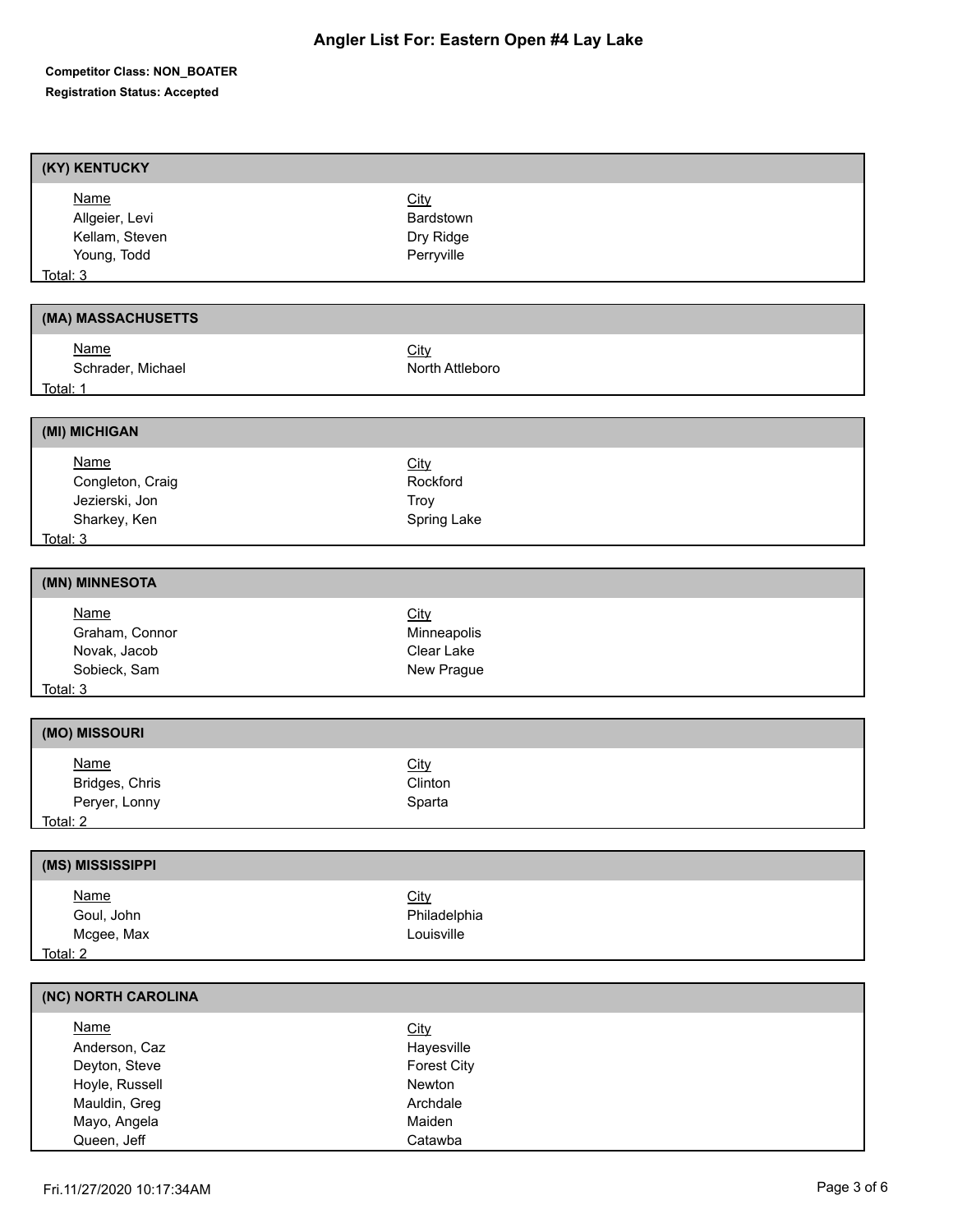# **Angler List For: Eastern Open #4 Lay Lake**

## **Competitor Class: NON\_BOATER Registration Status: Accepted**

| Total: 6                       |                        |
|--------------------------------|------------------------|
|                                |                        |
| (NH) NEW HAMPSHIRE             |                        |
| <b>Name</b>                    | <b>City</b>            |
| Corliss, Scott                 | Northwood              |
| Total: 1                       |                        |
| (NJ) NEW JERSEY                |                        |
| <b>Name</b>                    |                        |
| Stith, Chip                    | City<br>Piscataway     |
| Total: 1                       |                        |
|                                |                        |
| (NY) NEW YORK                  |                        |
| <b>Name</b>                    | City                   |
| Husnay, John                   | <b>Holland Patent</b>  |
| Newton, Chris                  | Whitesboro             |
| Total: 2                       |                        |
| (OH) OHIO                      |                        |
| <b>Name</b>                    | City                   |
| Collins, Morris                | Fairfield              |
| Legg, Steve                    | Vincent                |
| Olivas, Joe<br>Robbins, Steve  | Worthington<br>Piketon |
| Total: 4                       |                        |
|                                |                        |
| (OK) OKLAHOMA                  |                        |
| <b>Name</b>                    | <b>City</b>            |
| Brazeal, Jon                   | Eucha                  |
| Gibson, Ralph<br>Total: 2      | Locust Grove           |
|                                |                        |
| (PA) PENNSYLVANIA              |                        |
| <b>Name</b>                    | City                   |
| Fronina, Ryan                  | Mohrsville             |
| Istik, Daniel                  | Cranberry Twp          |
| Westrick, Mark<br>Total: 3     | Hastings               |
|                                |                        |
| (SC) SOUTH CAROLINA            |                        |
| <b>Name</b>                    | City                   |
| Addison, Harold                | Columbia               |
| Ashley, Darren                 | Calhoun Falls          |
| Bolen, Jeff<br>Brooks, Bradley | Lexington<br>Easley    |
| Jefferson, Stacey              | Conway                 |
|                                |                        |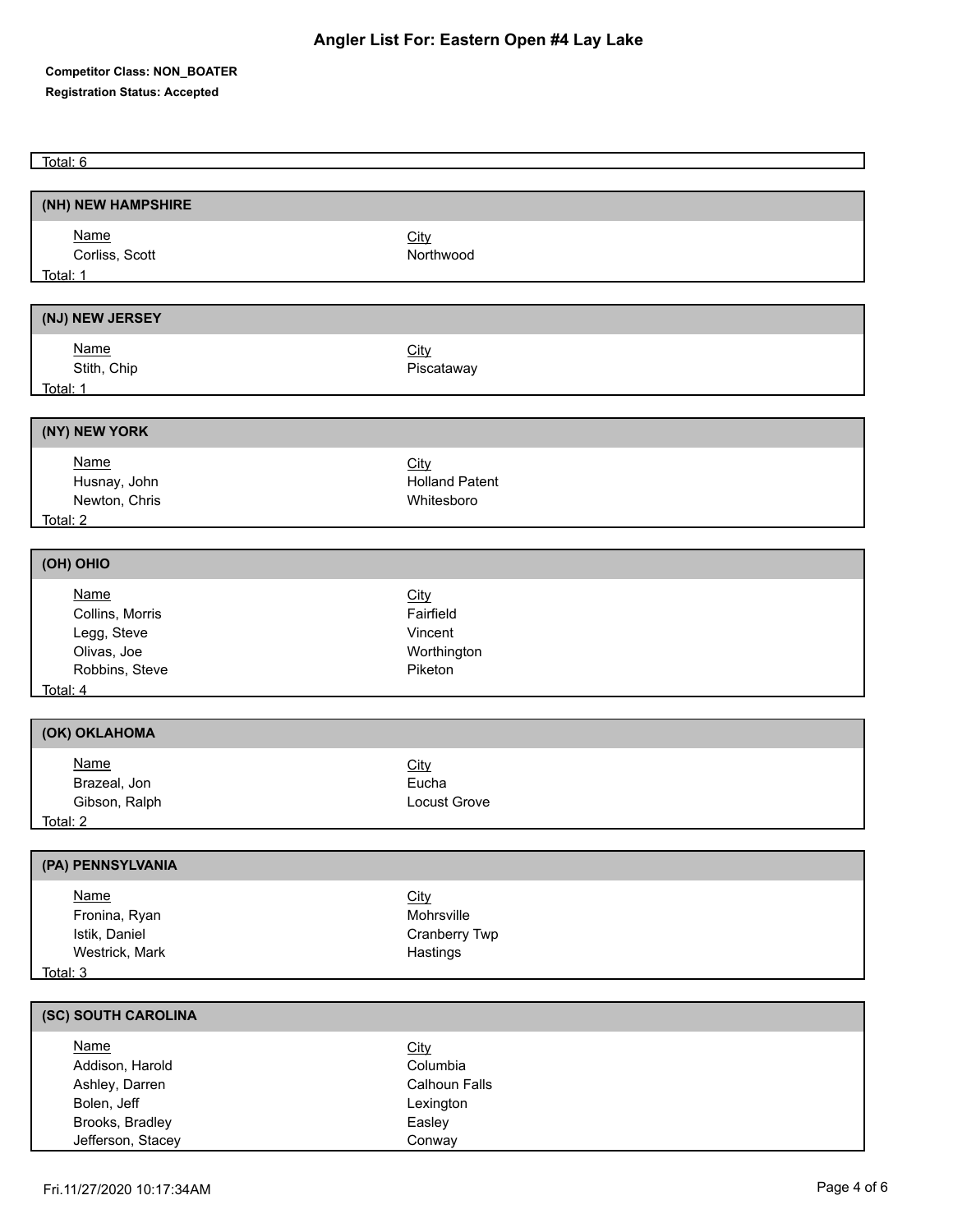# **Angler List For: Eastern Open #4 Lay Lake**

## **Competitor Class: NON\_BOATER Registration Status: Accepted**

| Jones Jr. Grover<br>Starr        |  |
|----------------------------------|--|
| Messer, Billy<br>Spartanburg     |  |
| Secord, Greg<br>Salem            |  |
| Thompkins, Jacob<br>Myrtle Beach |  |
| Williamson, Dustin<br>Aiken      |  |
| Total: 10                        |  |

# **(TN) TENNESSEE**

| Name              | City           |
|-------------------|----------------|
| Abraham, Thomas   | Winchester     |
| Booth, David      | Erin           |
| Booth, Isaac      | Washburn       |
| Bruce, Bill       | Hendersonville |
| Dodds, Phil       | Hixson         |
| Guhne, Mark       | Hixson         |
| Harvey, Don       | Franklin       |
| Mccoy, Kibbee     | Knoxville      |
| Mowery, Todd      | Munford        |
| Mugleston, Bryden | Mount Juliet   |
| Plumlee, Tanner   | Gadsden        |
| Stewart, Logan    | Nashville      |
| Total: 12         |                |

| (TX) TEXAS        |               |
|-------------------|---------------|
| <b>Name</b>       | <u>City</u>   |
| Edens, Barney     | Midland       |
| Reaves, Jason     | Montague      |
| Shry, Cody        | Pinehrst      |
| Slaughter, Steven | Roanoke       |
| Young, Ronald     | New Braunfels |
| Total: 5          |               |

# **(VA) VIRGINIA**

| Name                 | <u>City</u>    |  |
|----------------------|----------------|--|
| Bishop, Ashley       | Chesapeake     |  |
| Bruguiere, Robert    | Mechanicsville |  |
| Langford Jr., Burley | S.Chesterfield |  |
| Semonco, Andy        | Chester        |  |
| Williams Jr, Rick    | Sandston       |  |
| Total: 5             |                |  |

## **(WI) WISCONSIN**

| <u>Name</u>      | <b>City</b>          |  |
|------------------|----------------------|--|
| Kerstetter, Luke | <b>Brookfield</b>    |  |
| Przekurat, JP    | <b>Stevens Point</b> |  |
| Spaeth, Shawn    | Cadott               |  |
| Van Ert, Mitch   | Watertown            |  |
| Wisinski, Neal   | <b>Stevens Point</b> |  |